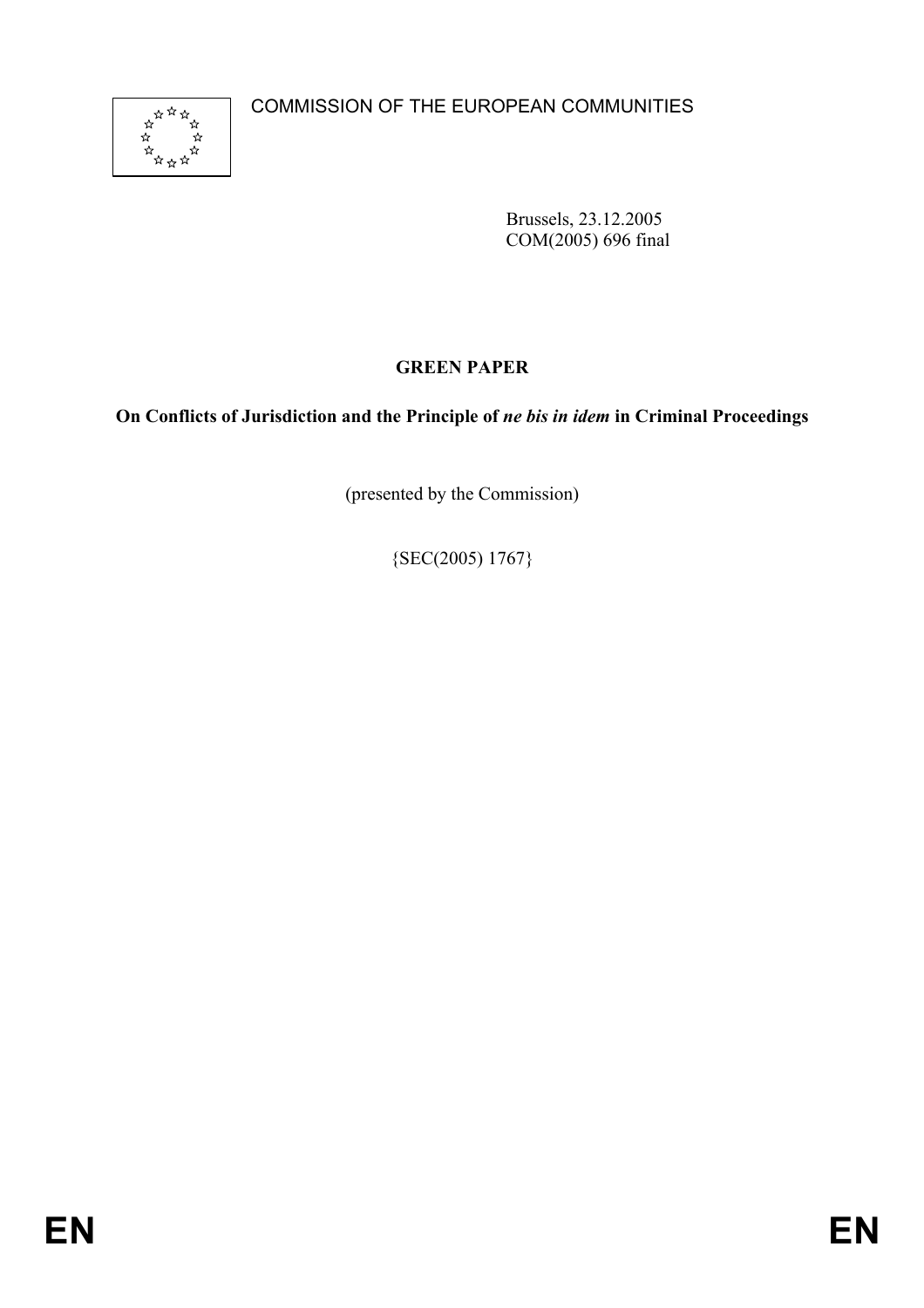# **GREEN PAPER**

### **On Conflicts of Jurisdiction and the Principle of** *ne bis in idem* **in Criminal Proceedings**

The purpose of this Green Paper is to launch a wide-ranging consultation of interested parties on issues of conflicts of jurisdiction in criminal matters, including the principle of *ne bis in idem*. The Green Paper identifies problems that may arise under the current situation and suggests possible solutions. The attached working paper provides a more detailed analysis.

The Commission invites interested parties to submit comments before 31 March 2006 to the following address:

European Commission Directorate-General for Justice, Freedom and Security Unit D3 – Criminal Justice Office LX46 3/20 B - 1049 Brussels

E-mail: JLS-criminaljustice@cec.eu.int

Fax: +32-2/296 76 34

Interested parties are requested to mention explicitly if they do not wish their comments to be published on the Commission's website.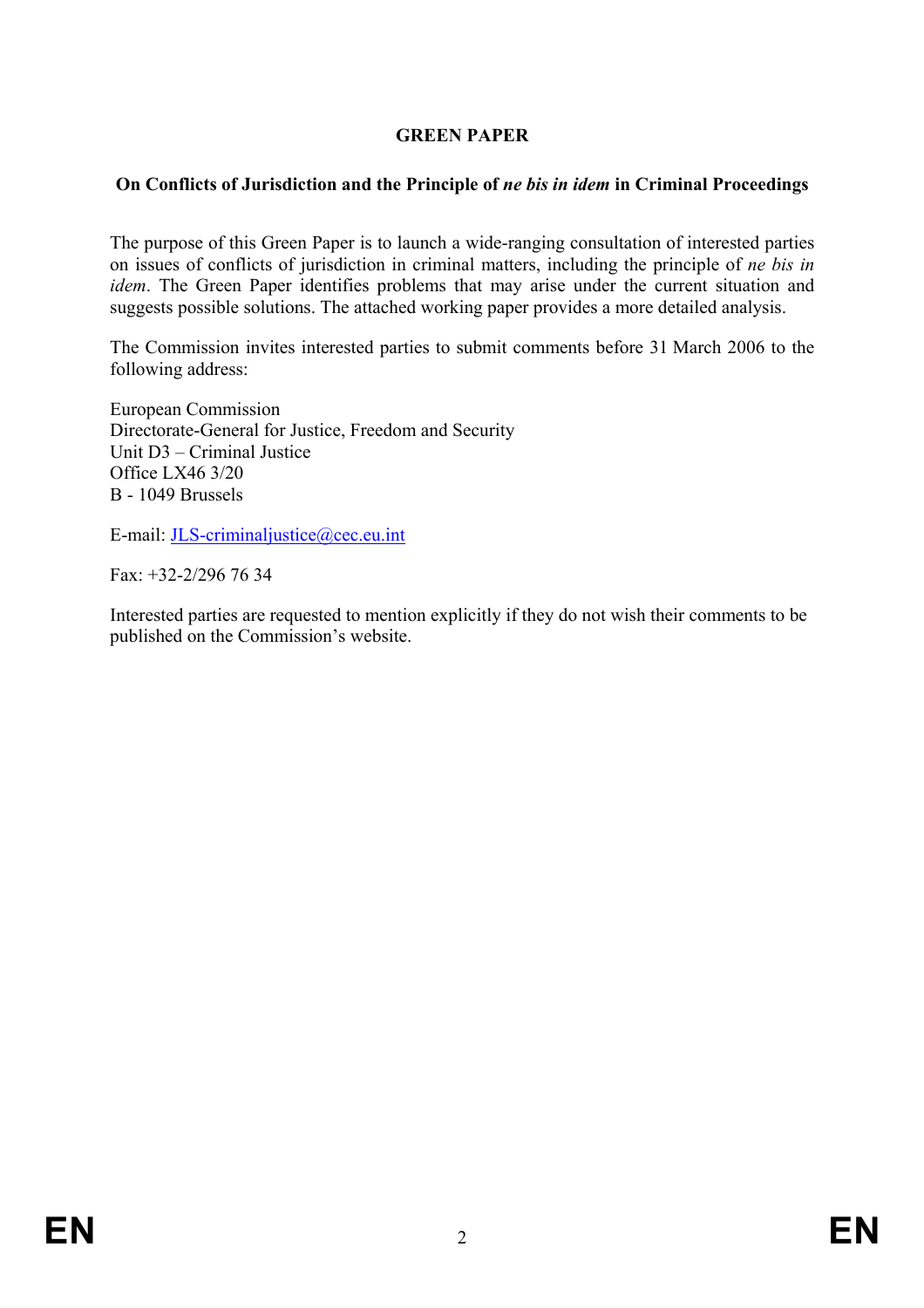#### **1. BACKGROUND**

With crime becoming more international in scale, EU criminal justice is increasingly confronted with situations where several Member States have criminal jurisdiction to prosecute the same case. Moreover, multiple prosecutions on the same cases, or "positive" conflicts of jurisdiction, are currently more likely to occur as the scope of many national criminal jurisdictions has been extended considerably in the past years.

Multiple prosecutions are detrimental to the rights and interests of individuals and can lead to duplication of activities. Defendants, victims and witnesses may have to be summoned for hearings in several countries. Most notably, repeated proceedings entail a multiplication of restrictions on their rights and interests, e.g. of free movement. They increase psychological burdens and the costs and complexity of legal representation. In a developed area of freedom, security and justice it seems appropriate to avoid, where possible, such detrimental effects; by limiting the occurrence of multiple prosecutions on the same cases.

Currently, national authorities are free to institute their own parallel prosecutions on the same cases. The only legal barrier is the principle of *ne bis in idem*, laid down in Articles 54-58 of the Convention Implementing the Schengen Agreement (CISA). However, this principle does not prevent conflicts of jurisdiction while multiple prosecutions are ongoing in two or more Member States; it can only come into play, by preventing a second prosecution on the same case, if a decision which bars a further prosecution (*res judicata*) has terminated the proceedings in a Member State.

More importantly, without a system for allocating cases to an appropriate jurisdiction while proceedings are ongoing, *ne bis in idem* can lead to accidental or even arbitrary results: by giving preference to whichever jurisdiction can first take a final decision, its effects amount to a "first come first served" principle. The choice of jurisdiction is currently left to chance, and this seems to be the reason why the principle of *ne bis in idem* is still subject to several exceptions.

An adequate response to the problem of (positive) conflicts of jurisdiction would be to create a mechanism for allocating cases to an appropriate jurisdiction. Where prosecutions are concentrated in a single jurisdiction, an issue of *ne bis in idem* would no longer arise. Moreover, such a mechanism would complement the principle of mutual recognition, which provides that a judicial decision taken in one Member State is recognised and - where necessary – enforced by other Member States.

In this Green Paper, the Commission outlines the possibilities for the creation of a mechanism which would facilitate the choice of the most appropriate jurisdiction in criminal proceedings, and also for a possible revision of the rules on *ne bis in idem*. It responds to point 3.3 of the Hague Programme, and to the Mutual Recognition Programme of 29.11.2000 (in particular, points 2.3, and measures 1 and 11 of the latter). Relevant EU measures could be adopted as a framework decision, based on Article 31(1)(d) of the Treaty on European Union (TEU), according to which common action shall include preventing conflicts of jurisdiction between Member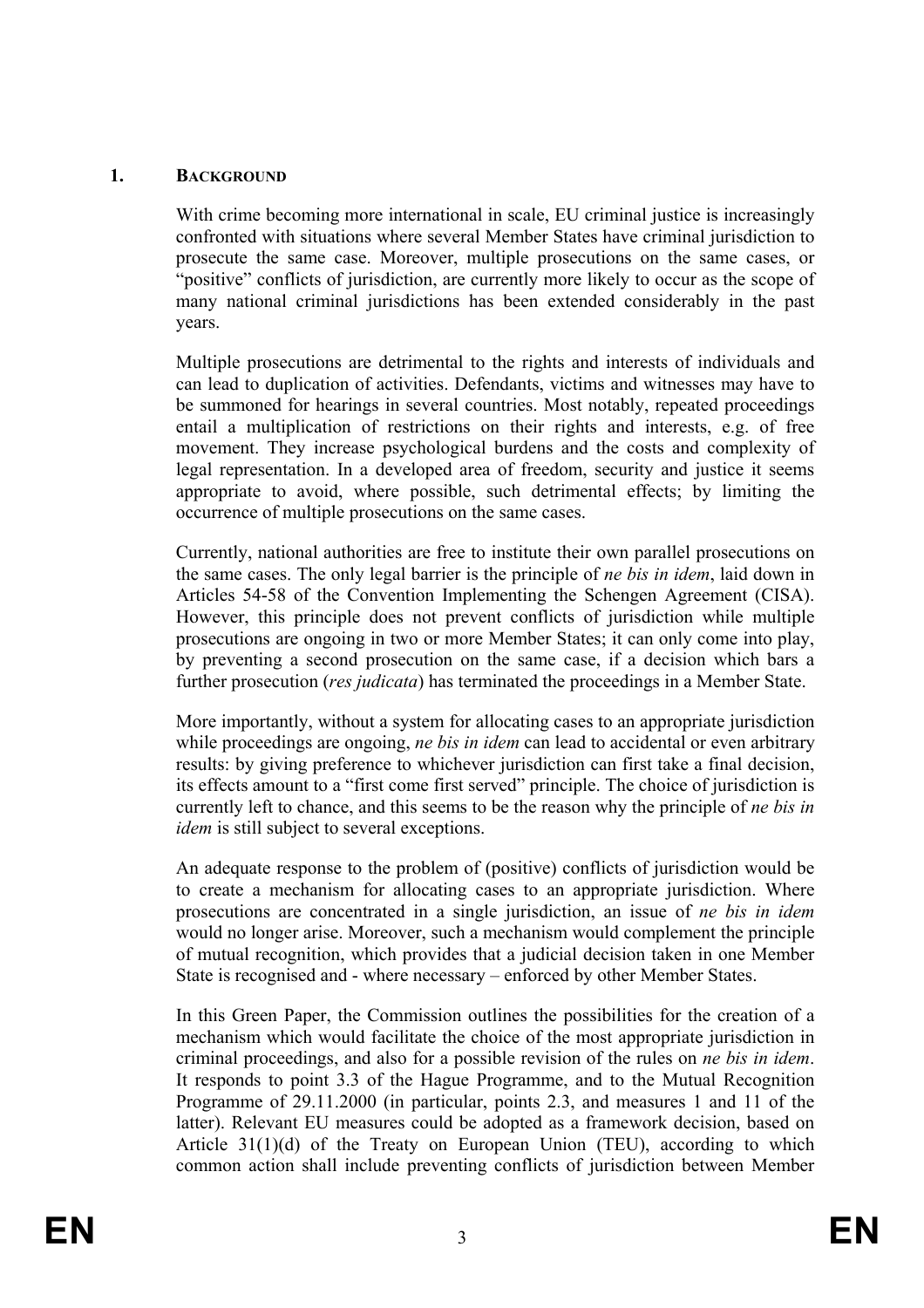States. If deemed necessary, letter c of Article 31(1) could serve as a complementary basis to ensure compatibility in rules applicable in the Member States as may be necessary to improve judicial cooperation.

### **2. CREATING A MECHANISM FOR THE CHOICE OF JURISDICTION**

### **2.1. Prerequisites**

A mechanism aiming to allocate cases to an appropriate jurisdiction should avoid red tape, while guaranteeing a balanced approach with due respect to the rights of the individuals concerned. To make it function, two fundamental prerequisites need to be met.

Firstly, the competent authorities should become aware of proceedings and/or related decisions in each others' jurisdiction: they should be allowed, and perhaps even be obliged, to exchange the relevant information.

Secondly, once they become aware of proceedings in other Member States, the prosecuting authorities of a Member State should have the ability to refrain from initiating a prosecution, or to halt an existing prosecution, on the mere ground that the same case is being prosecuted in another Member State.

Refraining from initiating a prosecution (or halting an existing one) could raise problems to the legal order of Member States which adhere to the legality principle, where the competent authorities have a duty to prosecute every crime which falls within their competence. This could raise problems, in particular, when the principle is provided for in a national Constitution. Therefore, an exception to the application of this principle could be provided for in a future instrument. In this respect, it can validly be argued that in a common area of Freedom, Security and Justice this principle is satisfied when another Member State prosecutes such a case.

### **2.2. Procedure**

Once the above prerequisites are fulfilled, the following procedural steps could form part of the suggested mechanism.

### *Step 1: identification and information of "interested parties"*

At first, it seems useful to identify and inform the Member States which could be interested to participate in the process of choosing the most appropriate jurisdiction for a specific case. To this end, an EU rule could provide that the national authorities of a Member State which **has initiated or is about to initiate a criminal prosecution** ("initiating State") **in a case which demonstrates significant links to another Member State, must inform** the competent authorities of that other Member State, in due time. Such an obligation could apply to prosecuting authorities, and/or to other judicial/ investigating or law enforcement authorities depending on the particular characteristics of the criminal justice systems of the Member States. In turn, the informed authorities could indicate their interest in prosecuting the case in question. One might envisage that this expression of interest should be declared within a fixed period of time. However, the system could also allow for reactions outside the deadline on an exceptional basis. If no Member State expresses an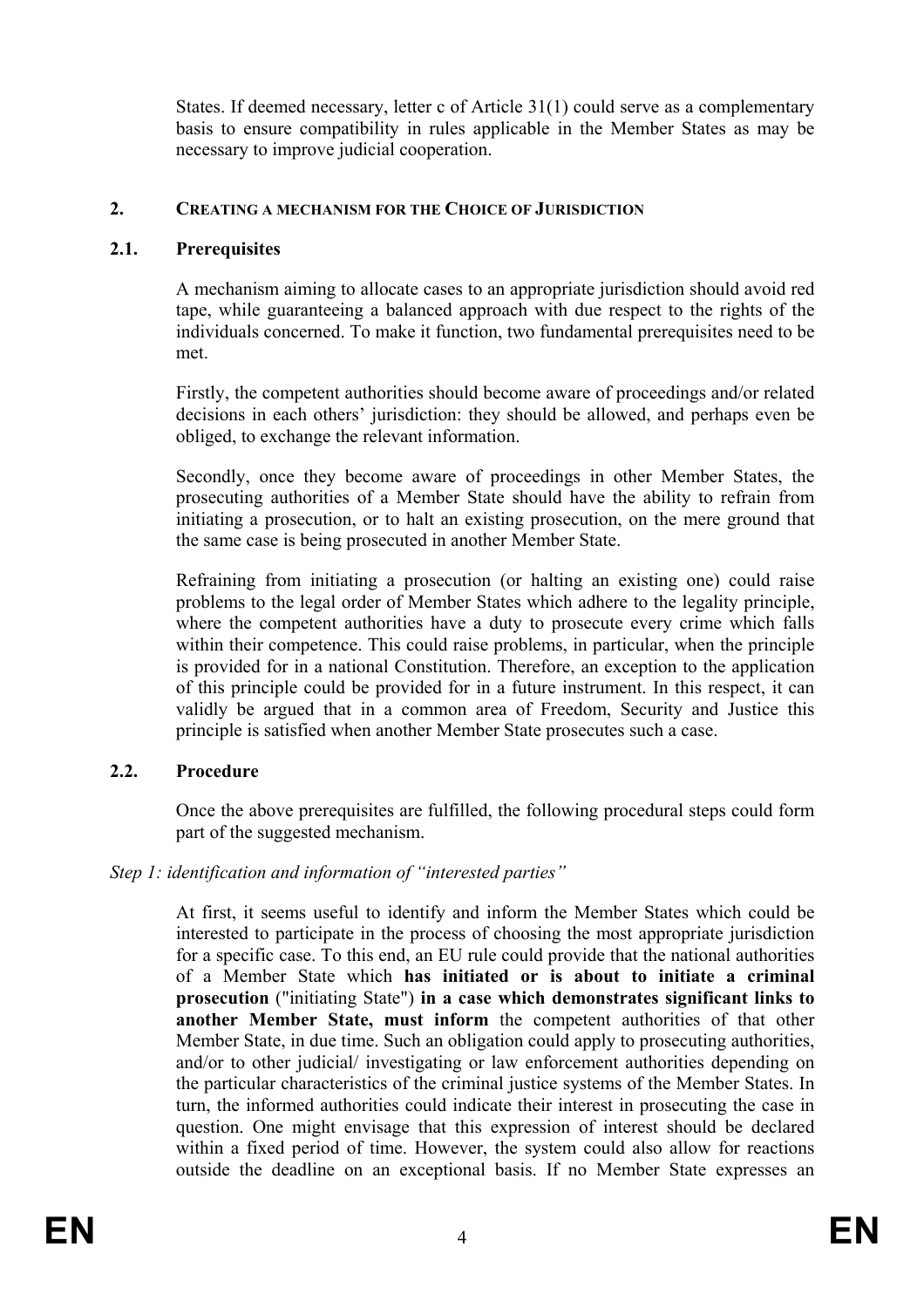interest, the *initiating* State could continue with the prosecution of the case without further consultation – unless new facts change the picture.

#### *Step 2: consultation/discussion*

When two or more Member States are interested in prosecuting the same case, their respective competent authorities should be able to examine together the question of the "best place" to prosecute the case. An option would be to create **a duty to enter into discussions** so that the opinions of all the interested Member States can be taken into account. At this stage, direct contacts among them seem to be the most efficient means of discussion. If need be, they could ask for the assistance of Eurojust and/or other Union mechanisms of assistance.

Step 2 might often lead to an early consensus on the choice of the most appropriate jurisdiction to prosecute a case which raises issues of conflicts of jurisdiction. As a result, some national authorities will *close or halt* their proceedings voluntarily (or will refrain from initiating proceedings), while another authority would initiate or continue with its proceedings on the case. In such a scenario the competent national authorities could simply proceed according to their national law. Therefore, it seems that there is no need for binding rules on EU level for such arrangements. Under the suggested mechanism, such domestic decisions could be revised by the Member States concerned if new findings change the picture. Nonetheless, in certain cases, the domestic authorities might prefer to conclude a binding agreement to ensure legal certainty and to avoid the reopening of a debate. If they wish to do so, they may make use of an **EU model agreement**, which could, *inter alia*, provide common rules for the denunciation of such agreements.

#### *Step 3: dispute settlement/mediation*

Where an agreement cannot be easily found, a mechanism for dispute resolution will be needed. This step should offer the opportunity for a structured dialogue between the interested parties which would allow for an objective consideration of the interests involved. To this end, it seems appropriate to involve a body at EU level to act as a **mediator** by assisting the Member States concerned to reach a voluntary agreement using the criteria outlined below**.** Eurojust appears to be well placed to take over this role. It would also be conceivable to create a new body for dispute resolution, for instance a board or panel composed of senior national prosecutors and/or judges.

This third step could be initiated on the request of any Member State which has expressed an interest in prosecuting the case. It would also be valid to argue that a dispute settlement procedure should be compulsory after a period of time has elapsed in step 2, to ensure that cases of disagreement will be promptly transferred to an EU assisted/centred stage. Where a consensus is reached in step 3, the competent authorities should then have the same options as in step 2 (voluntary halting of proceedings in some Member States with a view to prosecution in another one, or conclusion of a binding agreement).

A sound adherence to the rules of the suggested three-step mechanism, combined with a set of criteria for the choice of jurisdiction as outlined below (point 2.5.), is likely to lead to a consensus in many, if not most cases. It can be established in the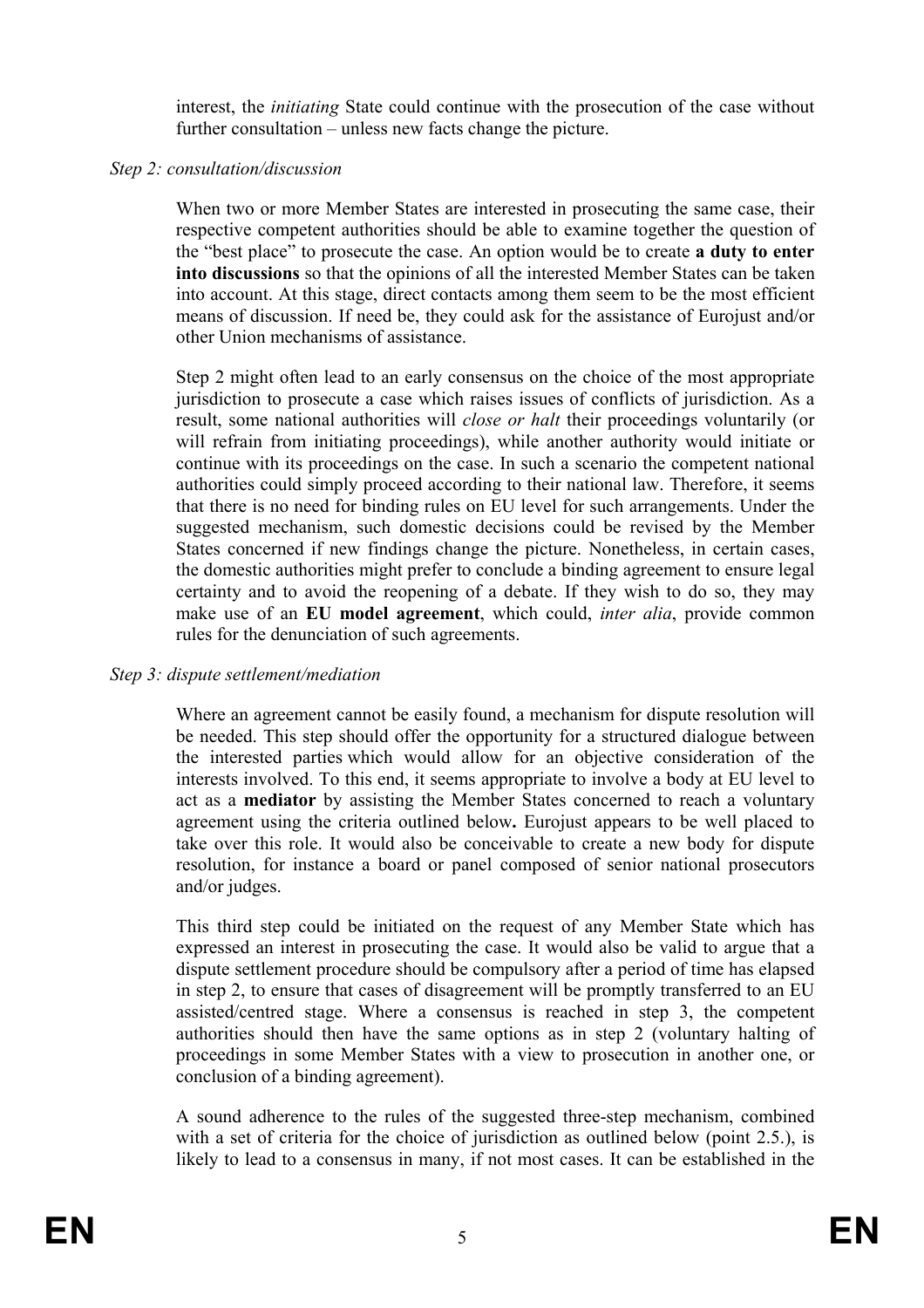short term, and may be considered sufficient unless further experience would reveal a need for further steps. In the absence of a consensus, the *ne bis in idem* principle would come "back" into play.

# *Possible additional step: binding decision by an EU body?*

In the long run, for cases in which the suggested dispute settlement would fail, one might consider as a further step whether a body on EU level should be empowered to take a binding decision as to the most appropriate jurisdiction. This additional step would however be very difficult to realise with the current Treaty framework. First, a new body would have to be set up, since the roles of a mediator and of an instance taking binding decisions do not appear compatible. Secondly, difficult questions on the judicial review of a decision on EU level would arise, as outlined hereafter.

# **2.3. Role of individuals and judicial review**

During the **pre-trial stage**, the suggested mechanism focuses on consultation among the competent prosecuting authorities. Discussing jurisdiction issues with the concerned individuals might often reveal facts which could jeopardise a prosecution or affect the rights and interests of victims and witnesses. Whether such a risk is present in a specific case could probably be left to be decided by the national courts. If no such risk is identified, the competent authorities could be required to promptly inform the defence and the concerned victims on the determination of the most appropriate jurisdiction. In any case, the concerned individuals will have to be informed of the main reasons for the choice of a certain jurisdiction at the latest when an indictment is being sent before a court.

In contrast to the pre-trial phase where normally the role for the concerned individuals is rather limited, at the trial phase (and/or at an intermediary phase) a national court which receives an indictment usually examines whether it has jurisdiction to try the case. It is also conceivable that an EU provision could require the jurisdiction which is chosen through the use of the suggested mechanism to examine whether **it is an appropriate forum** for dealing with the case. National courts seem well placed to carry out such a review. An extensive review of every aspect possibly playing a role in an allocation would seem neither feasible nor necessary. Therefore, judicial review could amount to adjudication on whether the principles of **reasonableness** and of **due process** have been respected. A choice of jurisdiction could thus be set aside by the competent tribunal if it finds that the choice made is arbitrary. This review could be made on the basis of doctrines which are known to the national legal order of the Member States, such as 'abuse of process'**.** In accordance with Article 35 TEU, questions of interpretation of Unionwide rules on the procedural mechanism and the criteria for the choice of jurisdiction could be presented to the European Court of Justice (ECJ) for preliminary rulings.

On the request of concerned individuals, a judicial review of jurisdiction allocations seems to be necessary, at least, when a case is allocated to a specific jurisdiction through a binding agreement. This is because such binding agreements would fetter the ability of the concerned Member States to denounce the jurisdiction allocation at a later stage. The question of whether judicial review should also be made available in the situations where no binding agreements takes place could possibly be left to the discretion of the Member States and their national laws. (I.e. where authorities in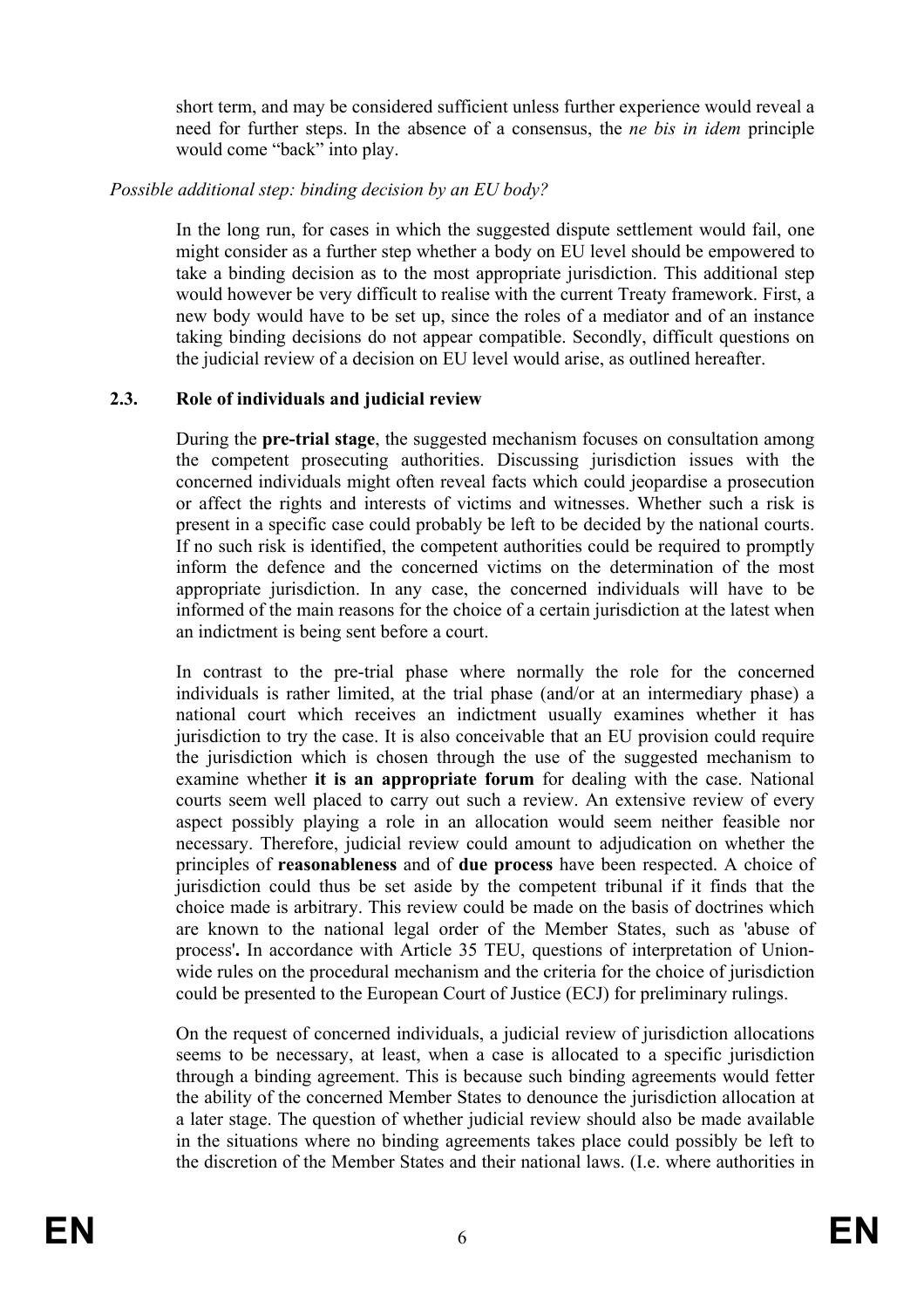certain Member States have simply closed down, or not initiated, a prosecution with a view to another Member State prosecuting the case)

More complex questions would arise if, as an additional step, a power to take decisions would be conferred on an EU body. Judicial review would be indispensable in this case. However, giving national courts the task of reviewing decisions by an EU body is inappropriate and currently legally impossible. On the other hand, the current Treaties do not contain a legal basis for giving such a power of review to the ECJ. The Treaty Establishing a Constitution for Europe provides a legal basis for such a review in Article III-359.Within the current Treaty framework, the possibility for a comparable Treaty amendment could be explored.

# **2.4. Priority for prosecution in the "leading" Member State**

Alongside the allocation mechanism, an EU provision could oblige Member States to concentrate proceedings on the same case in one "leading" jurisdiction. From a certain procedural stage onwards, the other Member States could be obliged to halt their prosecutions and refrain from initiating new ones. The application of such a **priority rule** would have to run parallel to the mechanism outlined above; otherwise the results would depend on chance.

Since new findings can often change the picture of what at first might seem the "best place" to prosecute, it may not be wise to force the competent authorities to make a definitive choice of jurisdiction at an early stage. The most appropriate stage for a rule requiring all parallel prosecutions to be concentrated in a single jurisdiction appears to be **the moment of the sending of an accusation** or indictment before a national court, as at this stage, the necessary information which would be needed for a thorough assessment of jurisdiction issues will be available to the competent authorities. Besides, the main burdens for the individuals concerned often follow after the accusation and multiplication of those burdens can thus still be largely avoided if the rule applies from this stage onwards.

To avoid a circumvention of the procedural mechanism, it should not be permitted to bring an indictment before a court while a consultation and/or dispute settlement procedure is still ongoing. In other words, before national authorities bring an accusation/indictment, they will have to meet their information and consultation duties. Where they have not done so, they would have to halt court proceedings on the request of another Member State.

In no case, however, should a priority rule prevent other Member States from any possible form of support to the *leading state,* by means of the existing EU and international arrangements. On the contrary, they should afford assistance even proactively.

# **2.5. Relevant Criteria**

Together with a procedural mechanism and a priority rule, a list of criteria to be used by the Member States in choosing the leading jurisdiction should be the third element of a complete strategy to prevent and resolve conflicts of jurisdiction. It is feasible to define a number of relevant criteria, which are to be applied and weighted on a rather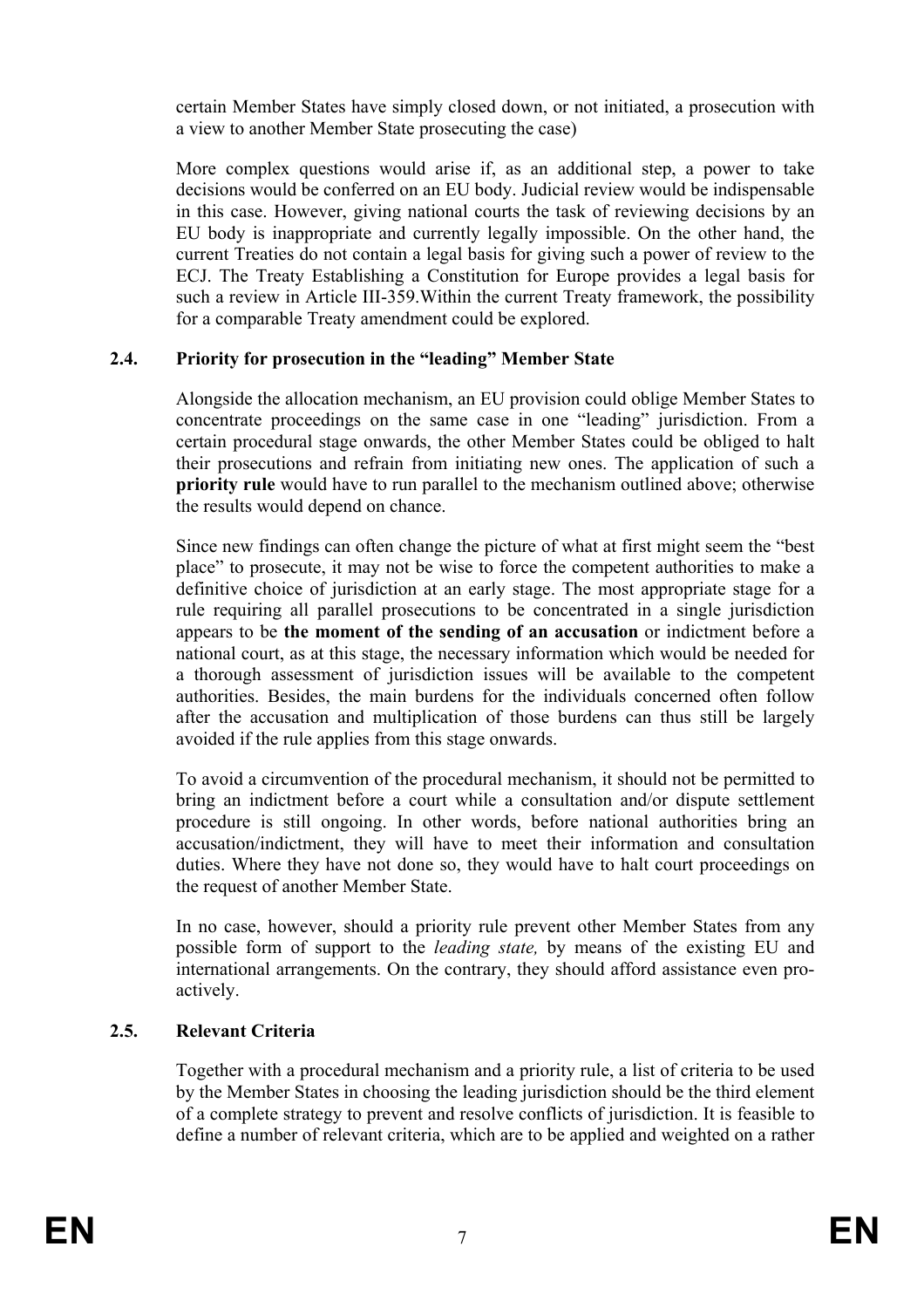flexible case-by-case approach, i.e. the competent authorities would need to have a considerable scope of discretion.

Those criteria, or relevant factors, which will influence the process of determining an appropriate jurisdiction, should be objective and could be listed in a future EU instrument. In particular, the list could include *territoriality, criteria related to the suspect or defendant, victims' interests, criteria related to State interests, and certain other criteria related to efficiency and rapidity of the proceedings*. Perhaps, certain factors which should *not* be of relevance could also be identified.

As a further step, Member States could agree on some basic principles on the prioritisation or sequencing within the list of criteria, if this proves to be necessary. On the other hand, a more flexible approach could be preferred. Irrespective of whether such a prioritisation or sequencing among the relevant criteria would be laid down in an EU instrument, it seems feasible and necessary to at least agree on a general guiding principle for jurisdiction allocation. For example, such a principle could refer to **reasonableness** and/or **due process**. In other words, the competent authorities could be obliged to take into account the interests of the concerned individuals. The yardstick, as well as the leading question for a possible judicial review, should be a fair administration of justice, based on a comprehensive consideration of the relevant facts and a balanced weighting of the relevant criteria.

### **3. THE PRINCIPLE OF** *NE BIS IN IDEM*

Articles 54 to 58 of CISA on the *ne bis in idem* principle are currently binding throughout the Schengen Area, in the ten EU Member States which acceded in 2004, in Iceland and Norway and in the United Kingdom; an extension to Ireland should follow soon. The mutual recognition programme of December 2000 called for a reconsideration of those provisions, particularly of the exceptions to the principle. The Council could not agree on the related initiative by Greece for a Framework Decision,<sup>1</sup> but it stressed that work should continue, "in the light of the publication of the Commission's Communication on Conflicts of Jurisdiction in order to ensure that proven added value could be achieved".

If a mechanism which would lead to balanced choices of jurisdiction can be established, instead of conferring an exclusive effect to the "fastest" prosecution ("first come, first served"), discussions on *ne bis in idem* could be re-launched with increased prospects of success. In this context, the following questions could be addressed.

First, further consideration should be given to whether there is a need for clarifying certain elements and definitions, for instance regarding the types of decisions which can have a *ne bis in idem* effect, and/or what is to be understood under *idem* or "same facts".

Secondly, in case of a conviction the principle currently applies only where the imposed penalty "has been enforced, is actually in the process of being enforced or

OJ C 100, 26.4.2003, p. 24.

1 1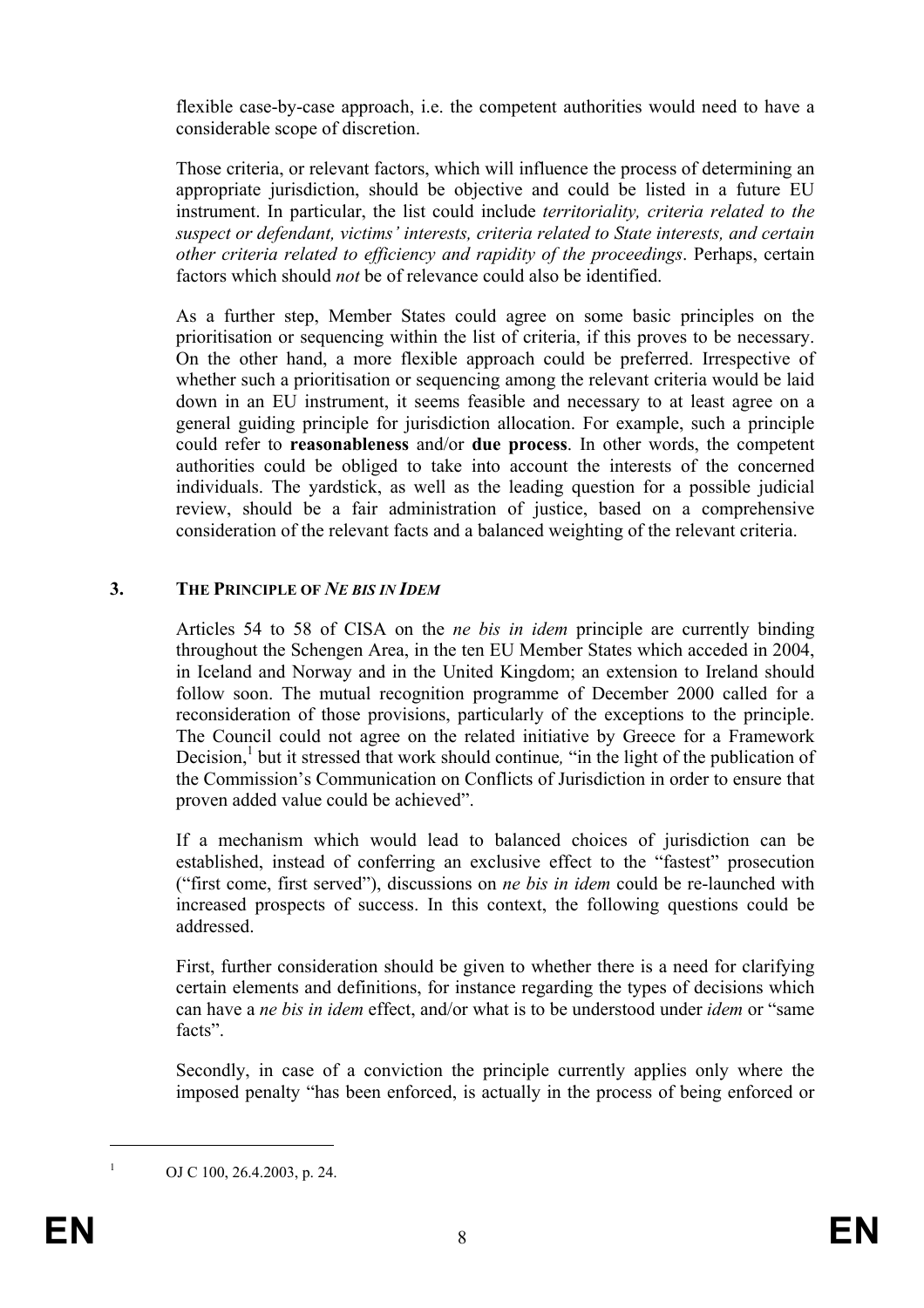can no longer be enforced…" This condition was justified in a traditional system of mutual assistance, where enforcing a penalty in other Member States sometimes proved to be difficult. It is questionable whether it is still needed in an area of freedom, security and justice, where cross-border enforcement now takes place through the mutual recognition EU instruments.

Thirdly, it is questionable whether the current possibilities for derogations from the principle of *ne bis in idem* are still necessary. Currently, Article 55 CISA enables Member States to provide for exceptions, which are related to interests in prosecuting specific cases in a certain jurisdiction (e.g. territoriality, national security offences or acts of officials of a Member State). Those exceptions might become obsolete with the creation of a balanced mechanism for the choice of jurisdiction.

### **4. STRENGTHENING THE PRINCIPLE OF MUTUAL RECOGNITION**

The suggested measures could also enable the Union to reduce the number of grounds for non-execution of judicial decisions from other Member States which are currently found in EU instruments. Because of the existing situation on conflicts of jurisdiction in criminal matters, some of these grounds for non-execution may be considered necessary. For example, this seems to be the case for grounds based on the fact that an act took place on the territory of the executing state, as e.g. in Article 4(7)(a) of the Framework Decision on the European Arrest Warrant.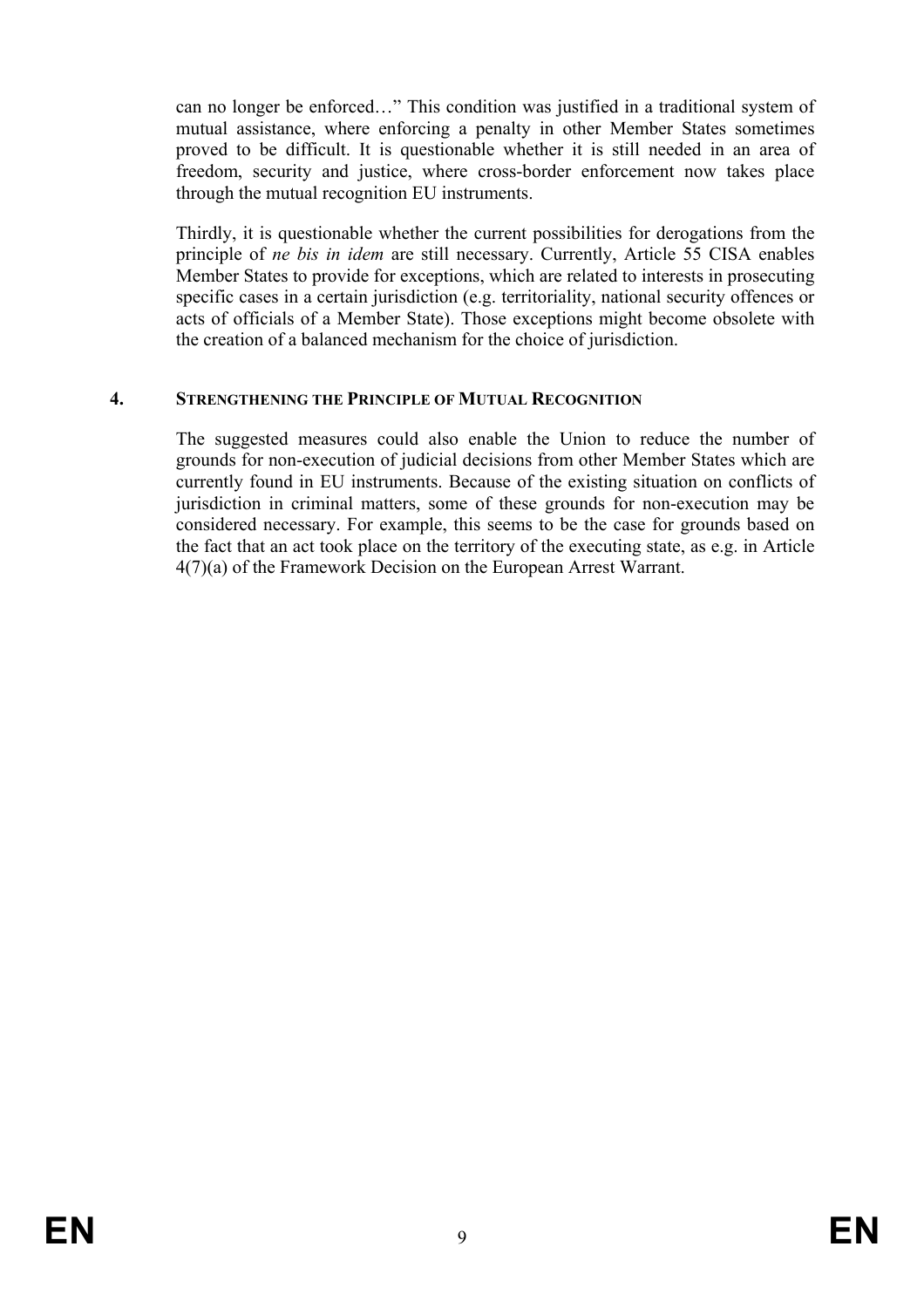# **Questions**

- (1) Is there a need for an EU provision which shall provide that national law must allow for proceedings to be suspended by reason of proceedings in other Member States?
- (2) Should there be a duty to inform other jurisdictions of ongoing or anticipated prosecutions if there are significant links to those other jurisdictions? How should information on ongoing proceedings, final decisions and other related decisions be exchanged?
- (3) Should there be a duty to enter into discussions with Member States that have significant links to a case?
- (4) Is there a need for an EU model on binding agreements among the competent authorities?
- (5) Should there be a dispute settlement/mediation process when direct discussions do not result in an agreement? What body seems to be best placed to mediate disputes on jurisdiction?
- (6) Beyond dispute settlement/mediation, is there a need for further steps in the long run, such as a decision by a body on EU level?
- (7) What sort of mechanism for judicial control or judicial review would be necessary and appropriate with respect to allocations of jurisdiction?
- (8) Is there a need for a rule or principle which would demand the halting/termination of parallel proceedings within the EU? If yes, from what procedural stage should it apply?
- (9) Is there a need for rules on consultation and/or transfer of proceedings in relation to third countries, particularly with parties to the Council of Europe? What approach should be taken in this respect?
- (10) Should a future instrument on jurisdiction conflicts include a list of criteria to be used in the choice of jurisdiction?
- (11) Apart from territoriality, what other criteria should be mentioned on such a list? Should such a list be exhaustive?
- (12) Do you consider that a list should also include factors which should not be considered relevant in choosing the appropriate jurisdiction? If yes, what factors?
- (13) Is it necessary, feasible and appropriate to "prioritise" criteria for determining jurisdiction? If yes, do you agree that territoriality should be given a priority?
- (14) Is there is a need for revised EU rules on *ne bis in idem* ?
- (15) Do you agree with the following definition as regards the scope of *ne bis in idem*: "*a decision in criminal matters which has either been taken by a judicial authority or which has been subject to an appeal to such an authority*"?